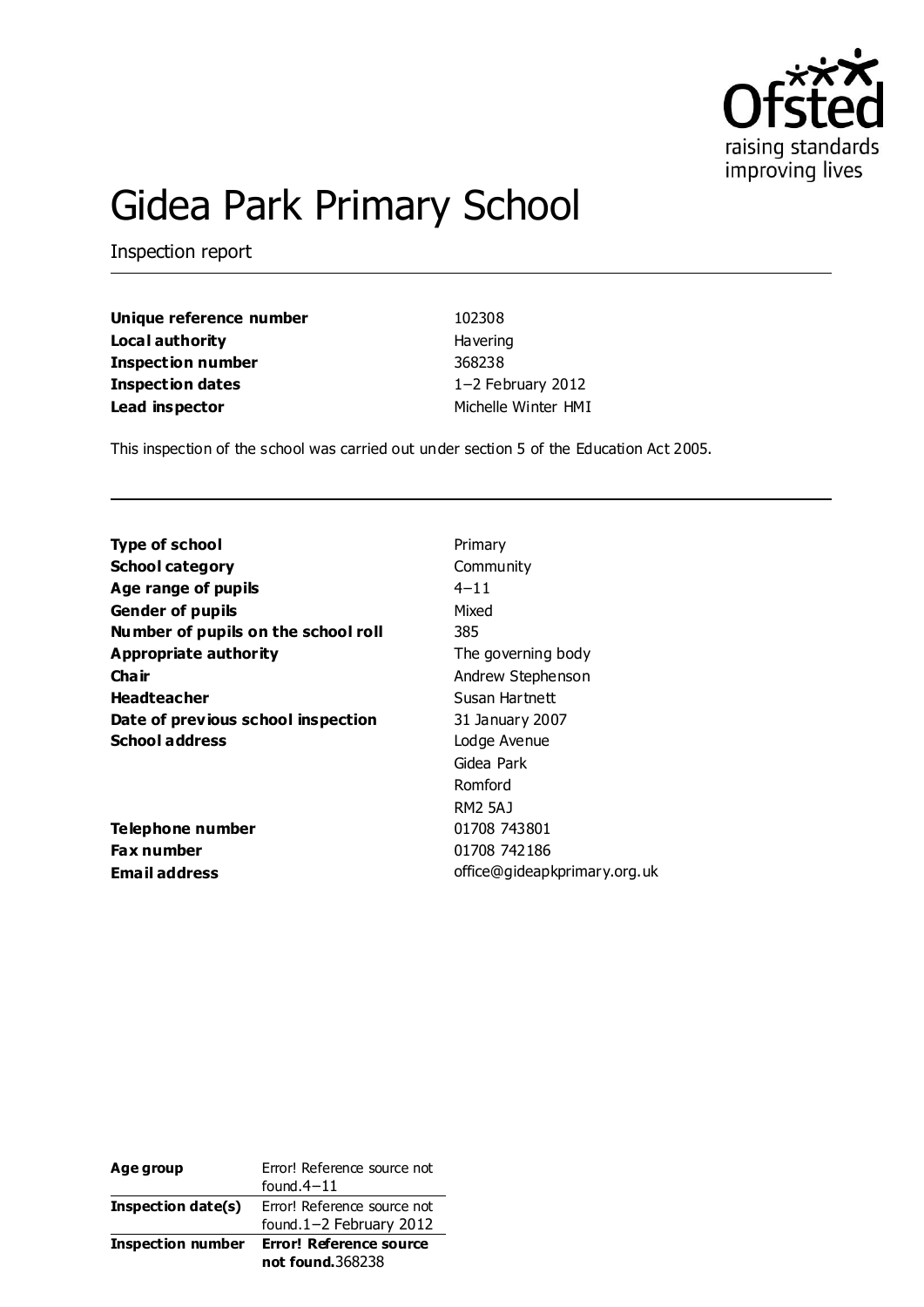

You can use Parent View to give Ofsted your opinion on your child's school. Ofsted will use the information parents and carers provide when deciding which schools to inspect and when.

You can also use Parent View to find out what other parents and carers think about schools in England. You can visit www.parentview.ofsted.gov.uk, or look for the link on the main Ofsted website: www.ofsted.gov.uk

The Office for Standards in Education, Children's Services and Skills (Ofsted) regulates and inspects to achieve excellence in the care of children and young people, and in education and skills for learners of all ages. It regulates and inspects childcare and children's social care, and inspects the Children and Family Court Advisory Support Service (Cafcass), schools, colleges, initial teacher training, work-based learning and skills training, adult and community learning, and education and training in prisons and other secure establishments. It assesses council children's services, and inspects services for looked after children, safeguarding and child protection.

Further copies of this report are obtainable from the school. Under the Education Act 2005, the school must provide a copy of this report free of charge to certain categories of people. A charge not exceeding the full cost of reproduction may be made for any other copies supplied.

If you would like a copy of this document in a different format, such as large print or Braille, please telephone 0300 123 4234, or email enquiries@ofsted.gov.uk.

You may copy all or parts of this document for non-commercial educational purposes, as long as you give details of the source and date of publication and do not alter the information in any way.

To receive regular email alerts about new publications, including survey reports and school inspection reports, please visit our website and go to 'Subscribe'.

Piccadilly Gate Store St **Manchester** M1 2WD

T: 0300 123 4234 Textphone: 0161 618 8524 E: enquiries@ofsted.gov.uk W: www.ofsted.gov.uk



© Crown copyright 2012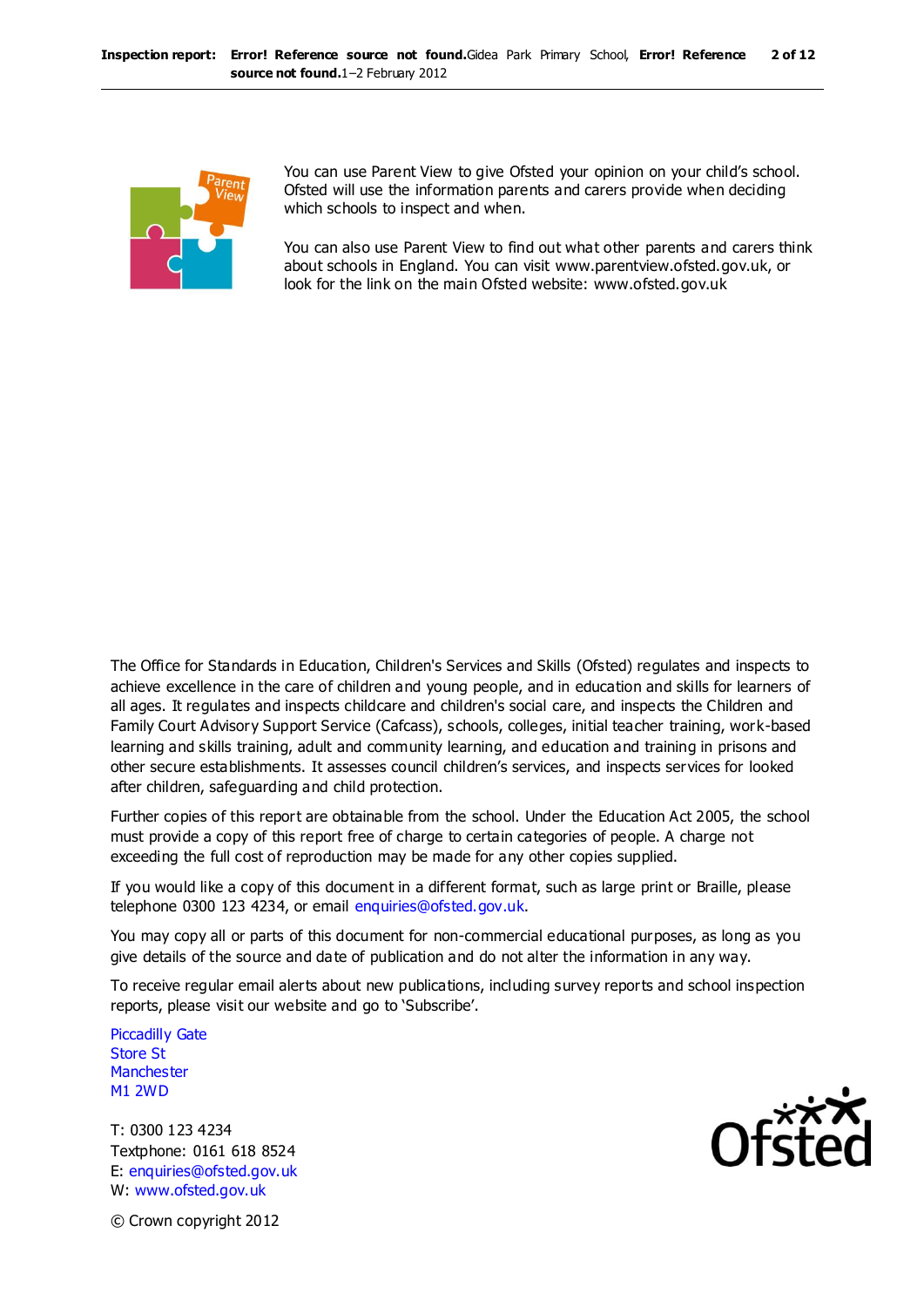# **Introduction**

| Inspection team       |                         |
|-----------------------|-------------------------|
| Michelle Winter       | Her Majesty's Inspector |
| Jameel Hassan         | Additional inspector    |
| David Thomas Hatchett | Additional inspector    |

This inspection was carried out with two days' notice. Teaching and learning were seen in 16 lessons and 15 teachers were observed including three joint observations with the headteacher or deputy headteacher. Inspectors listened to pupils from Key Stage 1 reading. Meetings were held with three groups of pupils from Key Stages 1 and 2, staff and members of the governing body. Inspectors took account of the responses to the on-line questionnaire (Parent View) in planning the inspection, observed the school's work, and looked at the school's self-evaluation documents, improvement plans, assessment and monitoring evidence. The inspection team looked at a sample of pupils' work books. They also considered responses to questionnaires returned by 183 parents and carers and those from pupils and staff.

## **Information about the school**

Gidea Park is a larger than average primary school. Pupil numbers are growing as part of a plan to increase the school size. This has involved pupils joining some year groups at times other than the usual point of entry. The proportion of pupils known to be eligible for free school meals is below the national average. Very few pupils speak English as an additional language or are new to learning English. The proportion of disabled pupils and those with special educational needs is below that found nationally. The school meets the current floor standard, whereby the government sets the minimum expectations for attainment and progress in English and mathematics. In December 2011 the school was awarded the Basic Skills Quality Mark.

Separate breakfast and after-school childcare on the school site is not managed by the governing body and is, therefore, inspected separately.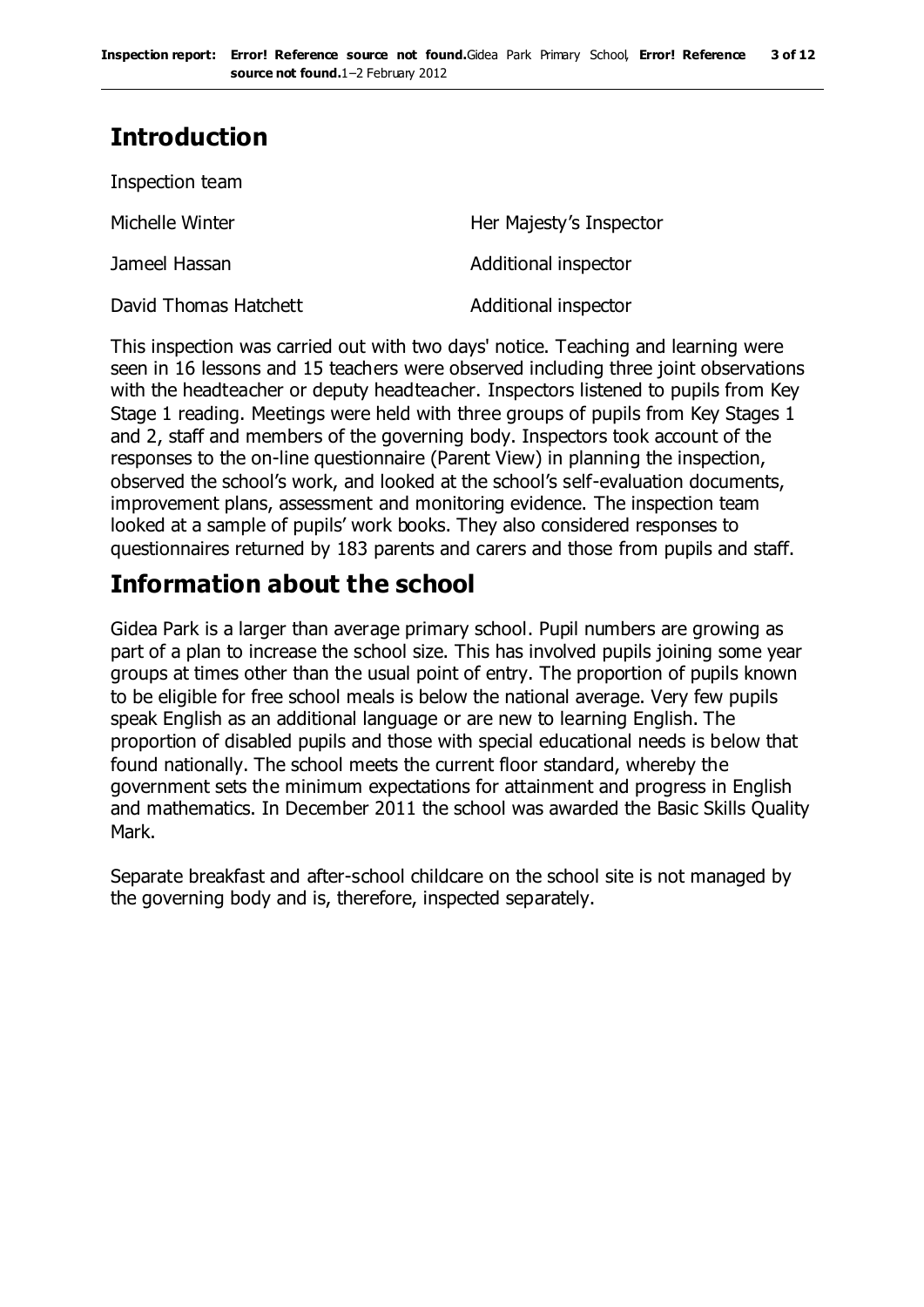**Inspection grades: 1 is outstanding, 2 is good, 3 is satisfactory, and 4 is inadequate** Please turn to the glossary for a description of the grades and inspection terms

# **Inspection judgements**

| <b>Overall effectiveness</b> |  |
|------------------------------|--|
|------------------------------|--|

| <b>Achievement of pupils</b>   |  |
|--------------------------------|--|
| <b>Quality of teaching</b>     |  |
| Behaviour and safety of pupils |  |
| Leadership and management      |  |

### **Key findings**

- This is a good school. The overwhelming majority of parents and carers agree that their children develop the basic skills in communication, reading, writing and mathematics well. This begins in the Early Years Foundation Stage and ensures that pupils access lessons purposefully, so that none is disenfranchised from learning.
- The school prepares its pupils well for the next stage in their education through the engaging curriculum which has a particular focus on teaching pupils how to learn through its 'core learning skills'.
- **Pupils make good progress. The proportion of pupils reaching expected levels of** attainment in English and mathematics at the end of Key Stage 1 and Key Stage 2 is well above the national average.
- Most teaching is good or better. Teachers use their good subject knowledge to ensure that questions and independent activities require pupils to think and try hard. Most lessons therefore feature challenging activities for all pupils, including the most able.
- In some lessons, additional adults are not deployed well enough during lengthy teacher explanations to the whole class. There are some missed opportunities therefore to use valuable resources to extend learning further.
- Pupils talk confidently to visitors about their learning. They feel they learn a lot in lessons but teachers' feedback is sometimes not precise enough. A significant minority of pupils do not know how well they are doing at school.
- The broad curriculum contributes well to the pupils' spiritual, moral and social development. There are plentiful opportunities for pupils to develop culturally, for example through art and music. Pupils' understanding of the cultural diversity beyond the school and local area, however, is limited.
- The headteacher and deputy headteacher work in a very effective partnership. They set high expectations of the whole community. The very positive relationships within the school are modelled well by all leaders. Senior leaders are currently devolving more responsibility to other leaders by involving them more fully in the systematic monitoring of the school's work.
- High attendance, good punctuality and behaviour reflect pupils' enjoyment at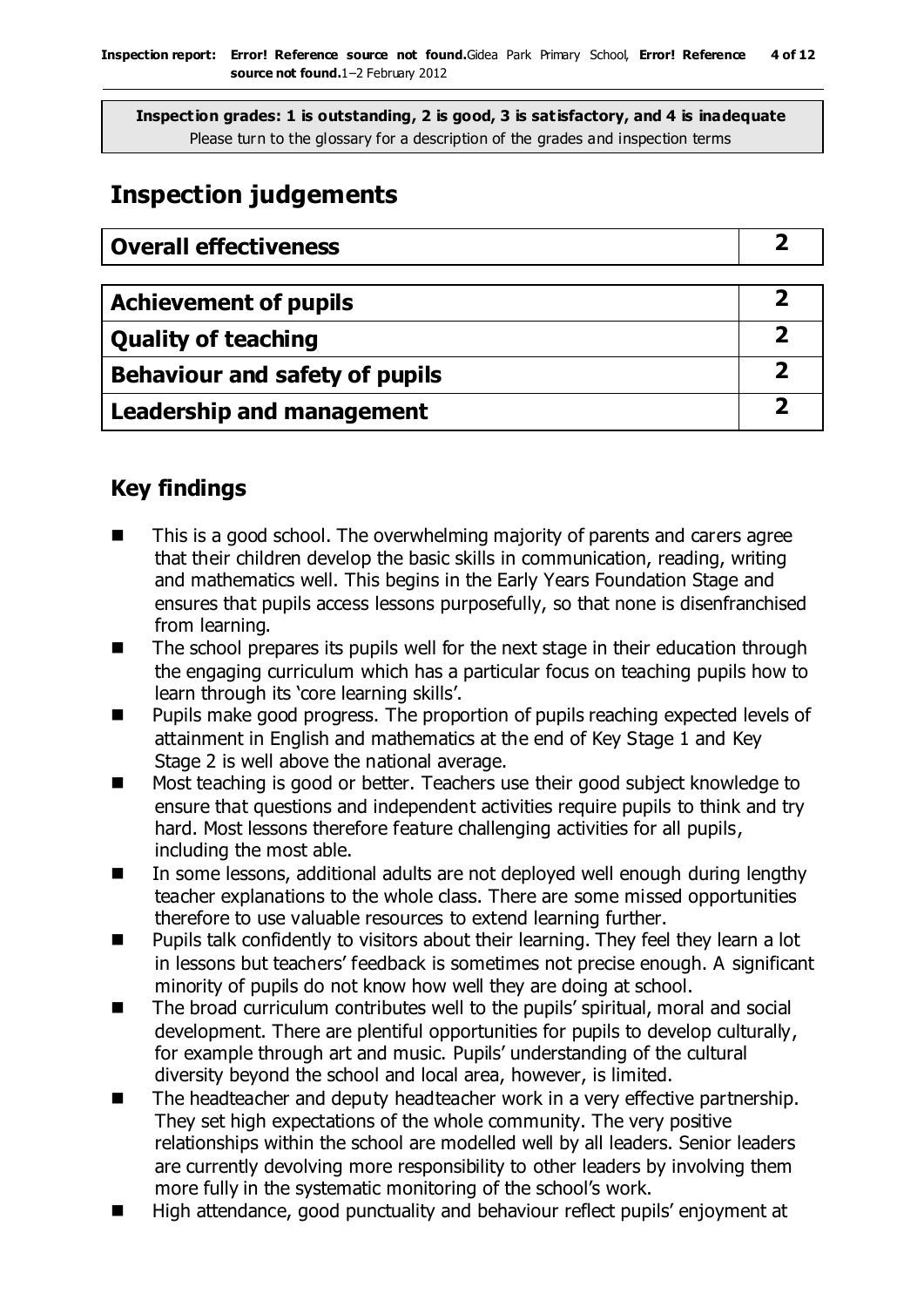**Inspection grades: 1 is outstanding, 2 is good, 3 is satisfactory, and 4 is inadequate** Please turn to the glossary for a description of the grades and inspection terms

school.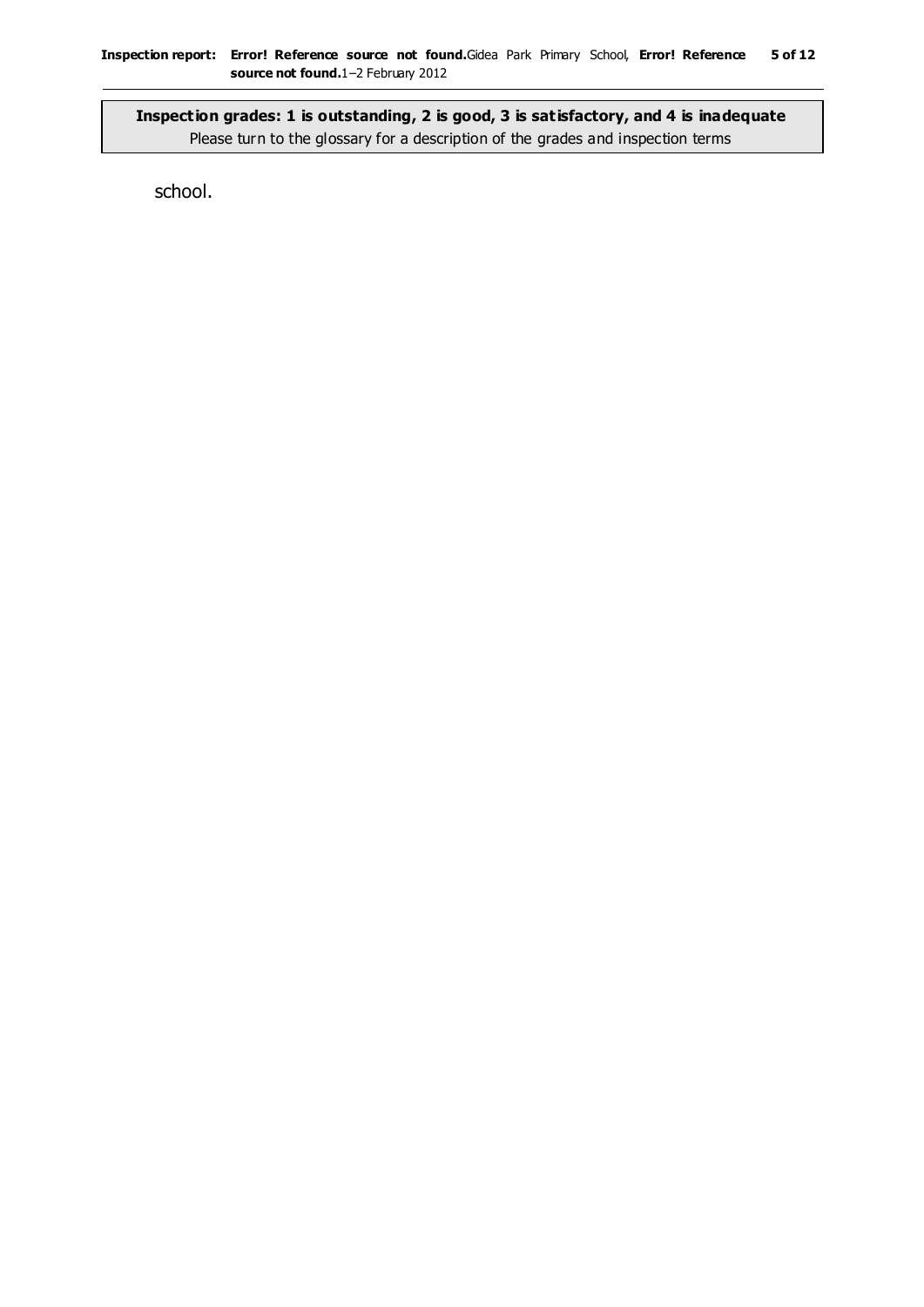### **What does the school need to do to improve further?**

- Further improve the quality of teaching so that all of it is consistently good or better by:
	- ensuring a good pace of learning in all parts of lessons and making sure  $\equiv$ pupils are actively engaged so that they do not spend too long listening
	- ensuring that additional adults have a clear, effective role in supporting learning throughout lessons
	- ensuring that feedback to pupils shows them precisely how well they are doing and how to improve further.
- Ensure that pupils have good opportunities to develop their understanding of the diversity of cultures beyond the school and local community.

### **Main report**

#### **Achievement of pupils**

Almost all parents and carers agree their children are making good progress and inspectors endorse this view. Pupils' positive attitudes and the core learning skills they are taught contribute significantly to their good progress in lessons.

Children get off to a good start in the Early Years Foundation Stage. They develop independent learning skills well. They are able to access resources to further their own learning and play. The regular teaching of the sounds letters make (phonics) contributes to their developing reading and writing skills effectively. As pupils move though the school, these firm foundations serve them well. The attainment of boys and girls in reading, writing and mathematics is above national averages at the end of Key Stage 1. Attainment at the end of Key Stage 2 dipped in 2011 but school tracking data and pupils' work in lessons and in their books indicate they are on track to achieve standards that are well above average in reading, writing and mathematics in 2012.

Skills in mathematics are taught effectively and pupils have a good understanding of number. Pupils in Year 1 know the number bonds to 10 and beyond, for example they understand that 6+4 and 4+6 equal 10. Older pupils are able to calculate using decimal numbers and can solve complex multi-step number problems.

Pupils make good progress overall including the majority of those with special educational needs. One parent commented typically very positively about how well the school supports her child to be fully involved in curriculum activities through careful and sensitive planning. Leaders and teachers have very good knowledge of all pupils as individuals. They use this information to ensure that activities are accessible and meet pupils' needs. The most-able pupils are challenged to achieve their best including through the use of open-ended questions and activities, consequently they retain their enthusiasm for learning and make good progress.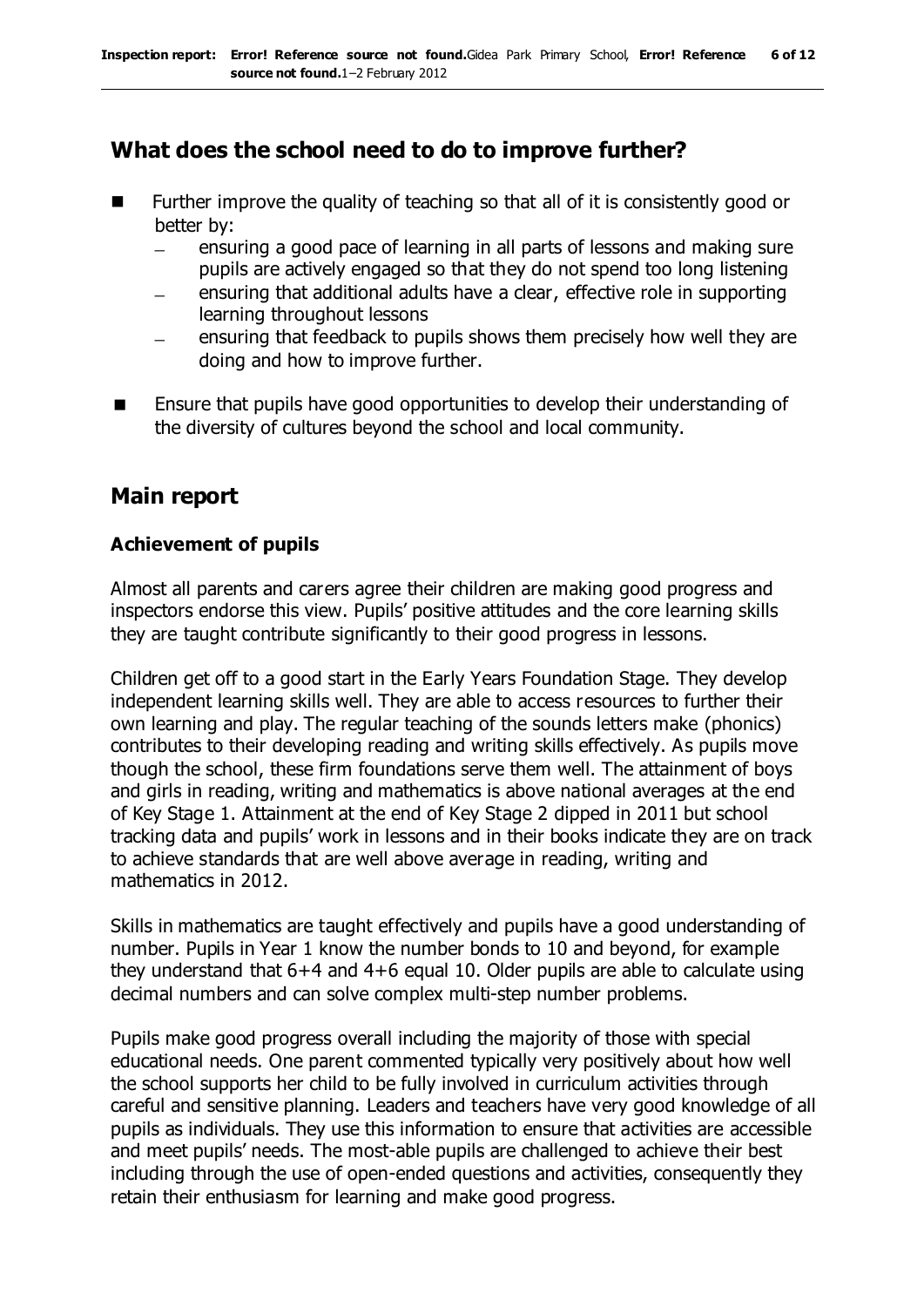Leaders track the progress of all pupils rigorously. Leaders and teachers discuss the progress of pupils individually and set challenging targets. They also agree strategies to address any potential underachievement.

The school has recently focused on improving provision for information and communication technology. This is already having an impact. During the inspection, children in the Early Years Foundation Stage were using the interactive whiteboard well to practise their early writing. Year 6 pupils were confidently using laptop computers to design an advertisement incorporating photographs they had taken. These skills, along with well-developed basic skills in communication, reading, writing and mathematics, ensure that pupils are well prepared for the next stage in their education.

#### **Quality of teaching**

Very strong and positive relationships between adults and pupils underpin the school's mainly good or better teaching. Teachers have good subject knowledge and high expectations. They plan engaging activities and look for ways to link subjects together. This, along with a clear purpose for learning, adds to pupils' enjoyment. In most lessons teachers use their questions to strengthen understanding, challenge pupils and to assess their understanding. Teachers' ongoing assessments help them to re-shape lessons and inform their plans so that lessons build on previous learning well.

The overwhelming majority of parents and carers feel that teaching is good. Pupils agree, they say they enjoy opportunities to learn in practical ways. In the best lessons, there is a good level of pupil involvement. For example, pupils use individual whiteboards to record their answers to mini-tasks. This ensures the pace of learning is maintained. In some whole-class sessions, however, teachers' explanations are too long; when this happens, attention wanders and learning slows. Here too, teachers do not always allocate clear roles to other adults working with them so their impact on learning is limited during these parts of lessons. In the Early Years Foundation Stage there is a good balance of activities that pupils choose for themselves and those that adults lead.

Pupils regularly assess their own learning through the school's traffic light marking system. Teachers provide useful feedback so that pupils understand their next steps, particularly in writing. Pupils have appropriately challenging targets for mathematics and English which they understand. Despite these strengths too many pupils do not know how well they are doing in school.

Teachers promote pupils' moral and social development by consistently applying the school's positive behaviour policy. Pupils are taught how to work as part of a team. They demonstrate their skill in working cooperatively. In one mathematics lesson pupils allocated tasks purposefully to solve a group number problem. The curriculum supports cultural development well including through art and music. Religious education teaches pupils about some of the values and beliefs of major faith groups.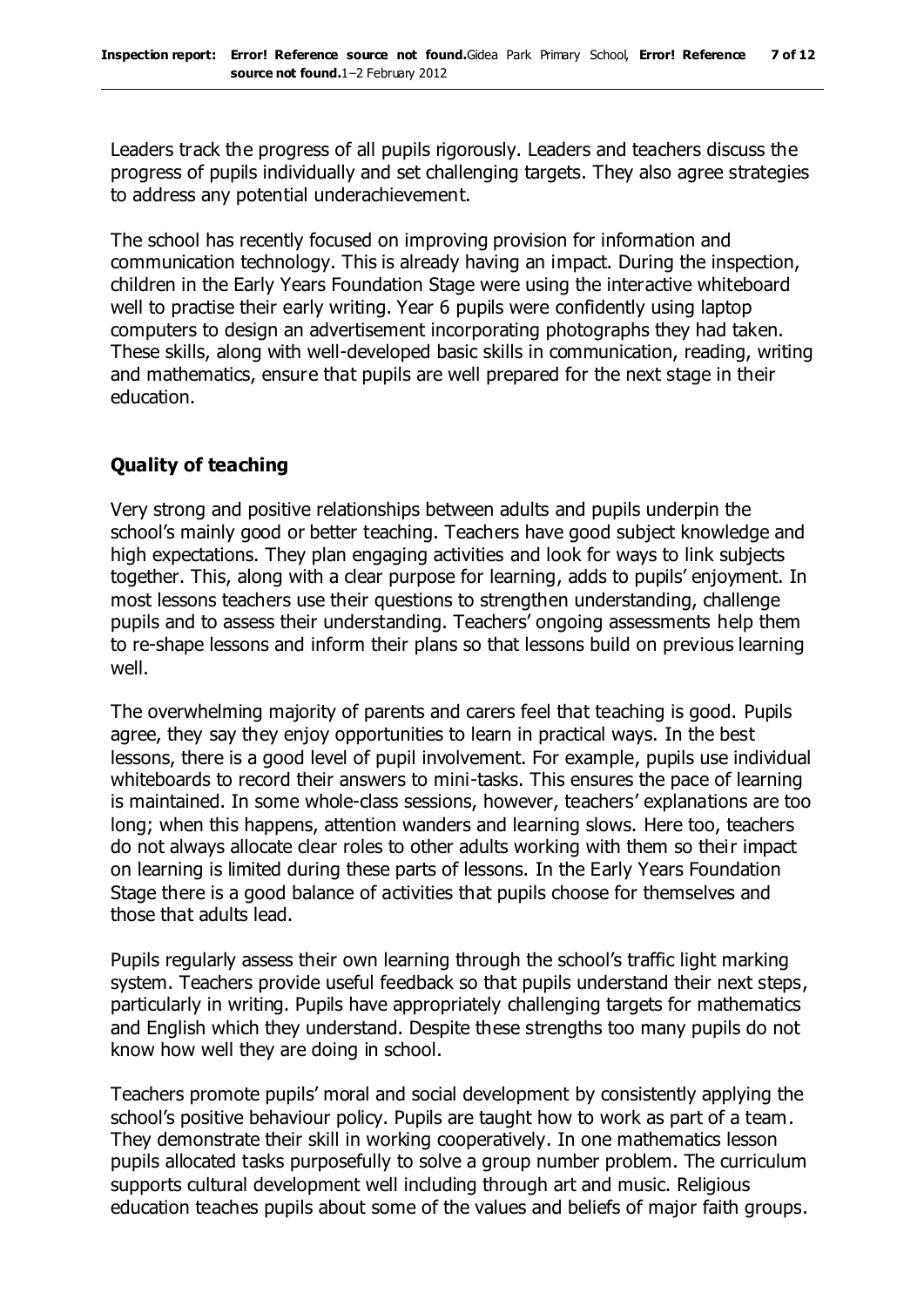The school celebrates cultural festivals, for example Chinese New Year. However, pupils' deeper understanding of the diversity of cultures in the United Kingdom and beyond is not well developed.

#### **Behaviour and safety of pupils**

Pupils are very polite and friendly. They believe the school takes good care of them and the majority of parents and carers agree that their children are safe at school. Pupils themselves are keen to support each other and pride themselves on welcoming newcomers and helping younger pupils. One pupil said, 'Whatever your background you will be welcome at Gidea Park.'

Pupils say that bullying is rare and most are confident that any incidents will be dealt with appropriately and quickly. A significant minority of parents and carers express the view that the school does not deal effectively with bullying. During the inspection pupils showed a keen awareness of the different forms of bullying including through the use of the internet and mobile phones. In one assembly they were taught strategies and procedures linked to the school's recently reviewed policy.

The behaviour seen in lessons, around the school and in the playground during the inspection was good. Pupils contribute to their own safety by walking calmly around the building during transition times, for instance when going out to play. Pupils' comments and school records confirm that behaviour in lessons is generally good over time. Pupils say that occasionally some do not concentrate as well as they could.

#### **Leadership and management**

Leaders and managers have sustained good achievement since the previous inspection. Leaders' evaluation of the school's performance is accurate. The provision for the Early Years Foundation Stage has improved through building work and additional resources. The school is well regarded in the local community. It is oversubscribed and growing in size. Staff responses to the Ofsted questionnaire indicate that morale in the school is high.

Senior leaders are effectively improving teaching and learning through the accurate evaluation of the impact of teaching. Useful feedback to teachers and appropriate professional development opportunities make a good contribution to improving teaching. The weekly monitoring of a range of outcomes and provision including pupils' work in books and the quality of homework inform appropriate plans for improvement. Leaders usefully seek the views of pupils to inform their evaluations, for example pupils have been interviewed to ensure they understand their targets. Minimum expectations of teaching, assessment, planning and display are made explicit to teachers. Some leaders are new to their role; training and coaching are ensuring they are becoming increasingly effective in their roles. Regular pupil review meetings contribute to good progress across all year groups.

Members of the governing body regularly visit the school and have a good understanding of its strengths and areas for improvement. The governing body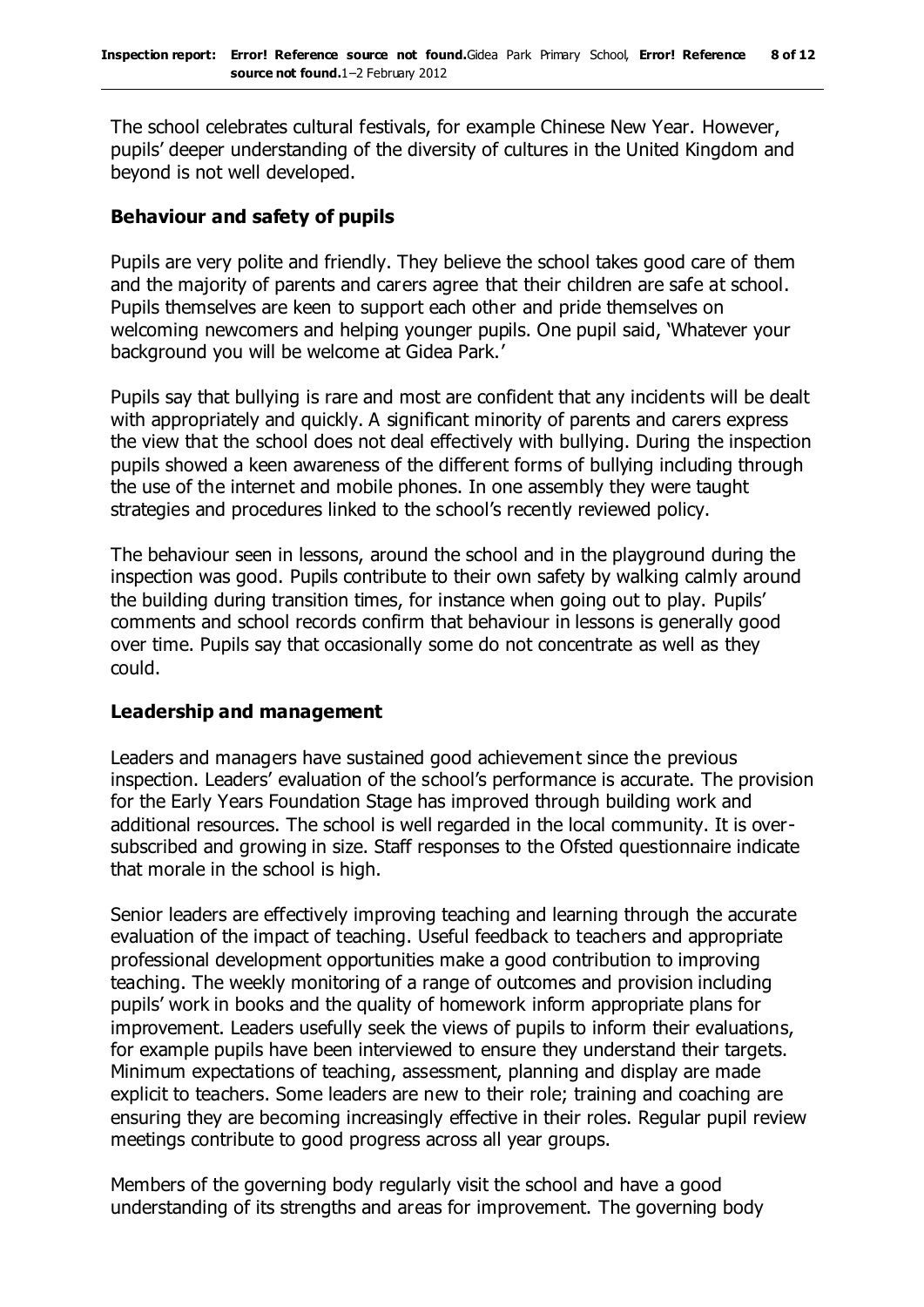reviews important data regarding school performance compared with schools nationally. It challenges new school policies and procedures in order to evaluate their impact.

School leaders ensure that arrangements to keep pupils safe are secure. They promote equality well and have identified pupils who may be vulnerable to underachievement, including pupils known to be eligible for free school meals. The school works in an effective partnership with the local authority home/school worker to support families in challenging circumstances. Leaders track pupils' progress diligently in order to address any underachievement. Most parents and carers feel that the school keeps them well informed and they were highly positive about how well the school meets their children's particular needs.

The curriculum is broad, balanced and engaging. It provides good opportunities for pupils to use a range of skills within a theme. Pupils spoke enthusiastically about the mini-enterprise schemes which draw on their skills in mathematics, English, design, and information and communication technology and provide a real purpose for learning. Pupils respond respectfully to regular opportunities for personal reflection including in assemblies. Enrichment opportunities linked to the curriculum such as visits in the local area and an artist in residence give pupils rich cultural experiences that enhance learning and enjoyment. Teachers model respectful relationships and pupils are given opportunities to consider moral dilemmas, for instance when considering the impact of bullying. The curriculum therefore makes a strong contribution to pupils' spiritual, moral, social and cultural development.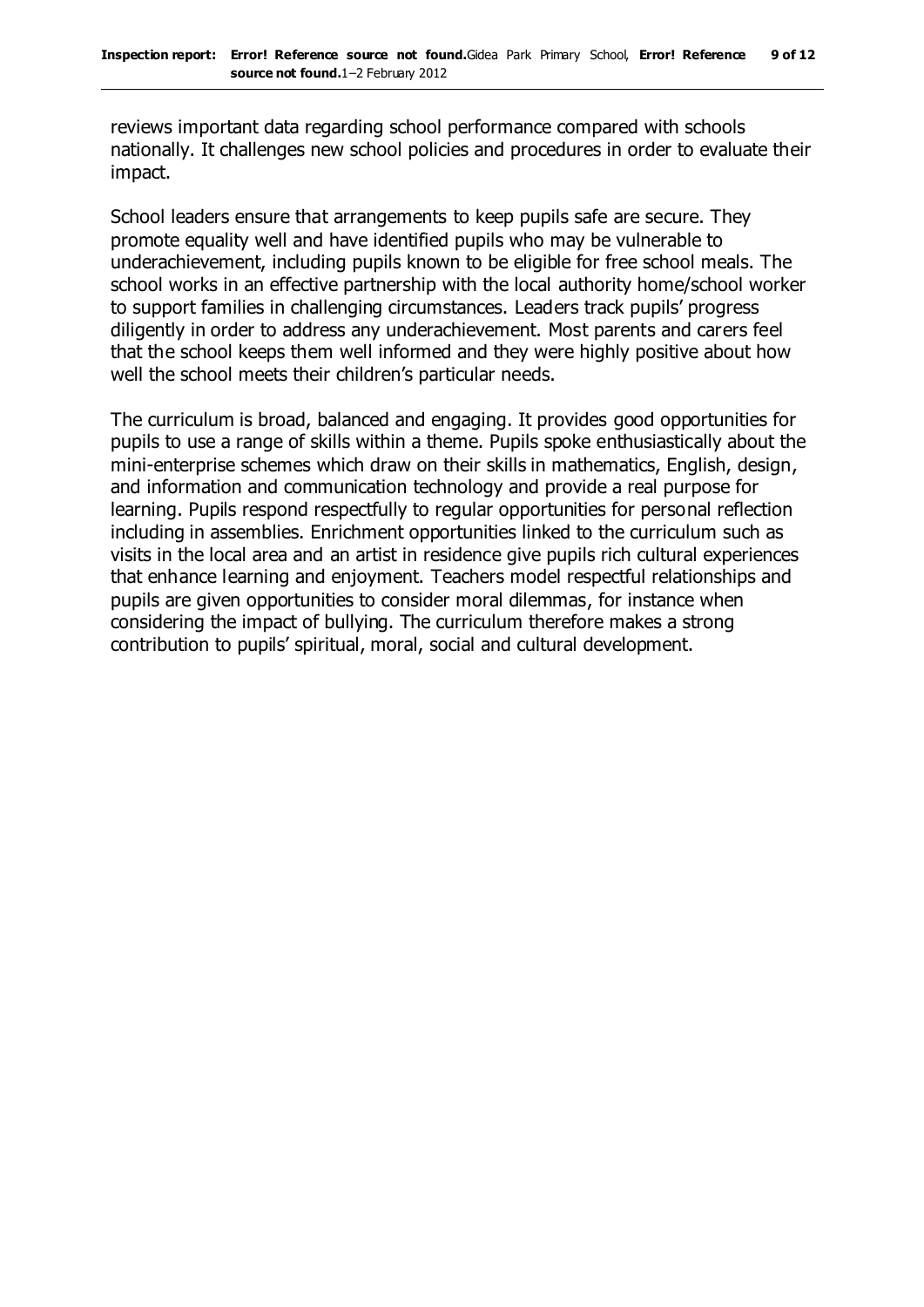# **Glossary**

### **What inspection judgements mean**

| Grade   | <b>Judgement</b> | <b>Description</b>                                            |
|---------|------------------|---------------------------------------------------------------|
| Grade 1 | Outstanding      | These features are highly effective. An outstanding           |
|         |                  | school provides exceptionally well for all its pupils' needs. |
| Grade 2 | Good             | These are very positive features of a school. A school        |
|         |                  | that is good is serving its pupils well.                      |
| Grade 3 | Satisfactory     | These features are of reasonable quality. A satisfactory      |
|         |                  | school is providing adequately for its pupils.                |
| Grade 4 | Inadequate       | These features are not of an acceptable standard. An          |
|         |                  | inadequate school needs to make significant                   |
|         |                  | improvement in order to meet the needs of its pupils.         |
|         |                  | Ofsted inspectors will make further visits until it           |
|         |                  | improves.                                                     |

### **Overall effectiveness of schools**

|                         | Overall effectiveness judgement (percentage of schools) |      |                     |                   |
|-------------------------|---------------------------------------------------------|------|---------------------|-------------------|
| <b>Type of school</b>   | <b>Outstanding</b>                                      | Good | <b>Satisfactory</b> | <b>Inadequate</b> |
| Nursery schools         | 46                                                      | 46   |                     |                   |
| Primary schools         |                                                         | 47   | 40                  |                   |
| Secondary<br>schools    | 14                                                      | 38   | 40                  |                   |
| Special schools         | 28                                                      | 48   | 20                  |                   |
| Pupil referral<br>units | 15                                                      | 50   | 29                  |                   |
| All schools             |                                                         | 46   | 38                  |                   |

New school inspection arrangements have been introduced from 1 January 2012. This means that inspectors make judgements that were not made previously.

The data in the table above are for the period 1 September 2010 to 31 August 2011 and represent judgements that were made under the school inspection arrangements that were introduced on 1 September 2009. These data are consistent with the latest published official statistics about maintained school inspection outcomes (see www.ofsted.gov.uk).

The sample of schools inspected during 2010/11 was not representative of all schools nationally, as weaker schools are inspected more frequently than good or outstanding schools.

Primary schools include primary academy converters. Secondary schools include secondary academy converters, sponsor-led academies and city technology colleges. Special schools include special academy converters and non-maintained special schools.

Percentages are rounded and do not always add exactly to 100.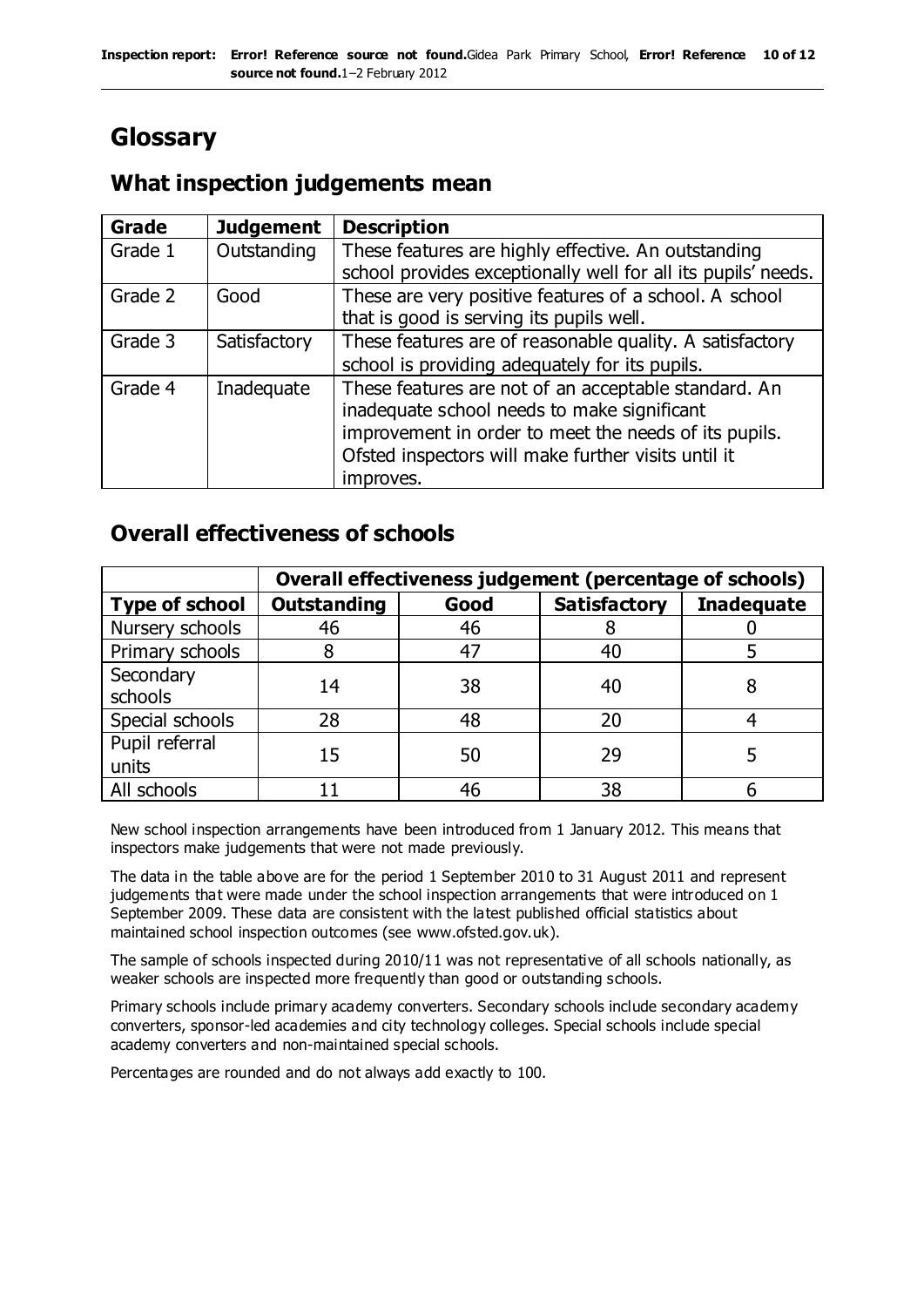# **Common terminology used by inspectors**

| Achievement:                  | the progress and success of a pupil in their<br>learning and development taking account of their<br>attainment.                                                                                                        |
|-------------------------------|------------------------------------------------------------------------------------------------------------------------------------------------------------------------------------------------------------------------|
| Attainment:                   | the standard of the pupils' work shown by test and<br>examination results and in lessons.                                                                                                                              |
| Attendance:                   | the regular attendance of pupils at school and in<br>lessons, taking into account the school's efforts to<br>encourage good attendance.                                                                                |
| Behaviour:                    | how well pupils behave in lessons, with emphasis<br>on their attitude to learning. Pupils' punctuality to<br>lessons and their conduct around the school.                                                              |
| Capacity to improve:          | the proven ability of the school to continue<br>improving based on its self-evaluation and what<br>the school has accomplished so far and on the<br>quality of its systems to maintain improvement.                    |
| Leadership and management:    | the contribution of all the staff with responsibilities,<br>not just the governors and headteacher, to<br>identifying priorities, directing and motivating staff<br>and running the school.                            |
| Learning:                     | how well pupils acquire knowledge, develop their<br>understanding, learn and practise skills and are<br>developing their competence as learners.                                                                       |
| <b>Overall effectiveness:</b> | inspectors form a judgement on a school's overall<br>effectiveness based on the findings from their<br>inspection of the school.                                                                                       |
| Progress:                     | the rate at which pupils are learning in lessons and<br>over longer periods of time. It is often measured<br>by comparing the pupils' attainment at the end of a<br>key stage with their attainment when they started. |
| Safety:                       | how safe pupils are in school, including in lessons;<br>and their understanding of risks. Pupils' freedom<br>from bullying and harassment. How well the school<br>promotes safety, for example e-learning.             |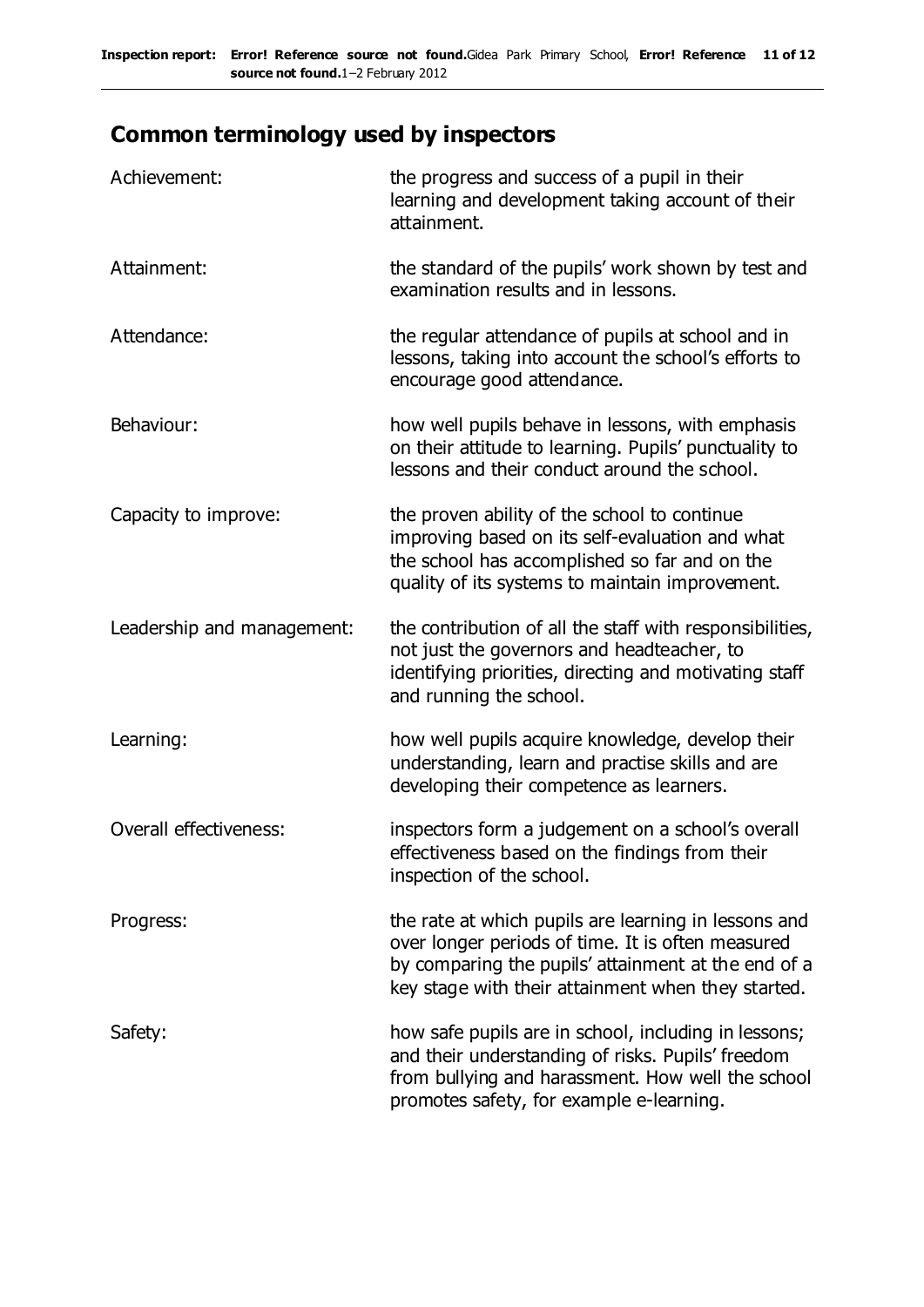#### **This letter is provided for the school, parents and carers to share with their children. It describes Ofsted's main findings from the inspection of their school.**



3 February 2012

Dear Pupils

#### **Inspection of Gidea Park Primary School, Romford RM2 5AJ**

Thank you for making us so welcome when I visited your school recently with my colleagues. We enjoyed talking to some of you and reading your views about the school in the questionnaires some of you completed. We listened to some of you read and we were pleased to see the good progress you are making in lessons.

You told us that you learn a lot in lessons and that the adults in school take good care of you. We were very pleased to hear about the times when you help each other and welcome pupils who are new to school. The school council also told us about its work and how it has helped to make decisions in the school and improve the equipment for your work and play.

Overall you are making good progress and your school is judged to be good.

We have asked your school to improve even further by:

- making sure that you are actively involved throughout lessons and do not spend too long listening
- making sure that all adults are helping you to learn in all parts of lessons
- making sure that teachers tell you exactly how well you are doing in school
- giving you good opportunities to learn about the different sorts of people who live in this country and in other parts of the world.

I am sure you will play your part by continuing to work hard and do your very best.

Yours sincerely

Michelle Winter Her Majesty's Inspector